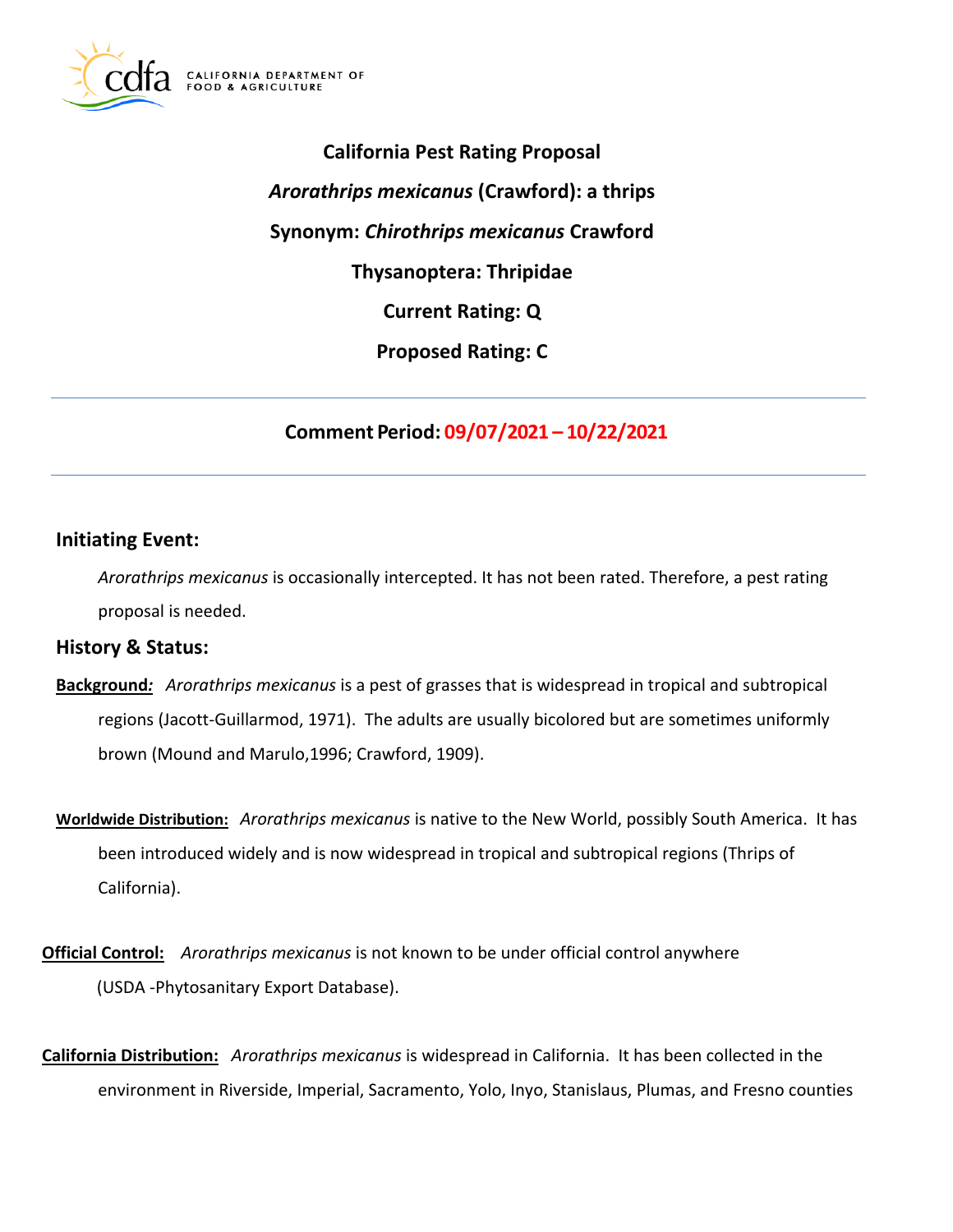

(F. Forthman, pers. comm.). Bailey (1957) lists additional records from Amador, Kern, Madera, Merced, Modoc, Orange, and Tulare counties.

**California Interceptions:** *Arorathrips mexicanus* has been intercepted in California multiple times since 2011 (California Department of Food and Agriculture).

The risk *Arorathrips mexicanus* poses to California is evaluated below.

# **Consequences of Introduction:**

- 1) **Climate/Host Interaction:** *Arorathrips mexicanus* is already widespread in California. Therefore, it receives a **High (3**) in this category.
	- Low (1) Not likely to establish in California; or likely to establish in very limited areas.
	- Medium (2) may be able to establish in a larger but limited part of California.

**– High (3) likely to establish a widespread distribution in California.** 

- 2) **Known Pest Host Range:** *Arorathrips mexicanus* is reported to feed on many kinds of plants including many grasses. Therefore, it receives a **High (3)** in this category.
	- Low (1) has a very limited host range.
	- Medium (2) has a moderate host range.
	- **– High (3) has a wide host range.**
- 3) **Pest Reproductive and Dispersal Potential**: *Arorathrips mexicanus* can presumably fly and it could also be spread when infested plants are moved. It receives a **Medium (2)** in this category**.** 
	- Low (1) does not have high reproductive or dispersal potential.
	- **– Medium (2) has either high reproductive or dispersal potential.**
	- High (3) has both high reproduction and dispersal potential.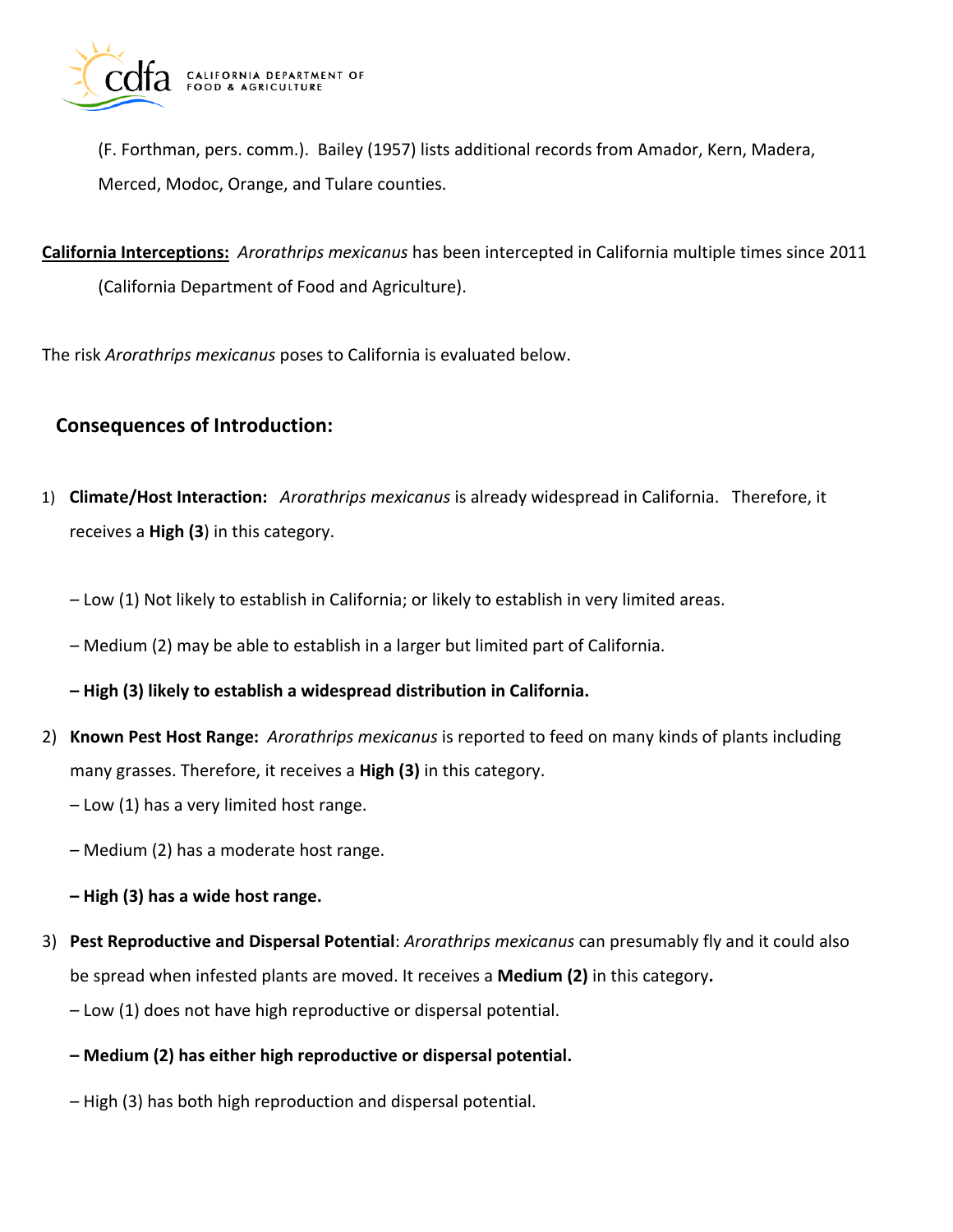

4) **Economic Impact**: There is no information available about this thrips species as a significant economic pest. It receives a **Low (1)** in this category**.** 

#### **Economic Impact:**

- A. The pest could lower crop yield.
- B. The pest could lower crop value (includes increasing crop production costs).
- C. The pest could trigger the loss of markets (includes quarantines).
- D. The pest could negatively change normal cultural practices.
- E. The pest can vector, or is vectored, by another pestiferous organism.
- F. The organism is injurious or poisonous to agriculturally important animals.
- G. The organism can interfere with the delivery or supply of water for agricultural uses.

#### **Economic Impact Score: Low**

#### **– Low (1) causes 0 or 1 of these impacts.**

- Medium (2) causes 2 of these impacts.
- High (3) causes 3 or more of these impacts.
- 5) **Environmental Impact:** *Arorathrips mexicanus* is widely established in California and it has not been reported to have environmental impacts or to be a pest triggering official or private treatment programs. Therefore, it receives a **Low (1)** in this category.

Evaluate the environmental impact of the pest on California using the criteria below.

#### **Environmental Impact:**

A. The pest could have a significant environmental impact such as lowering biodiversity, disrupting natural communities, or changing ecosystem processes.

- B. The pest could directly affect threatened or endangered species.
- C. The pest could impact threatened or endangered species by disrupting critical habitats.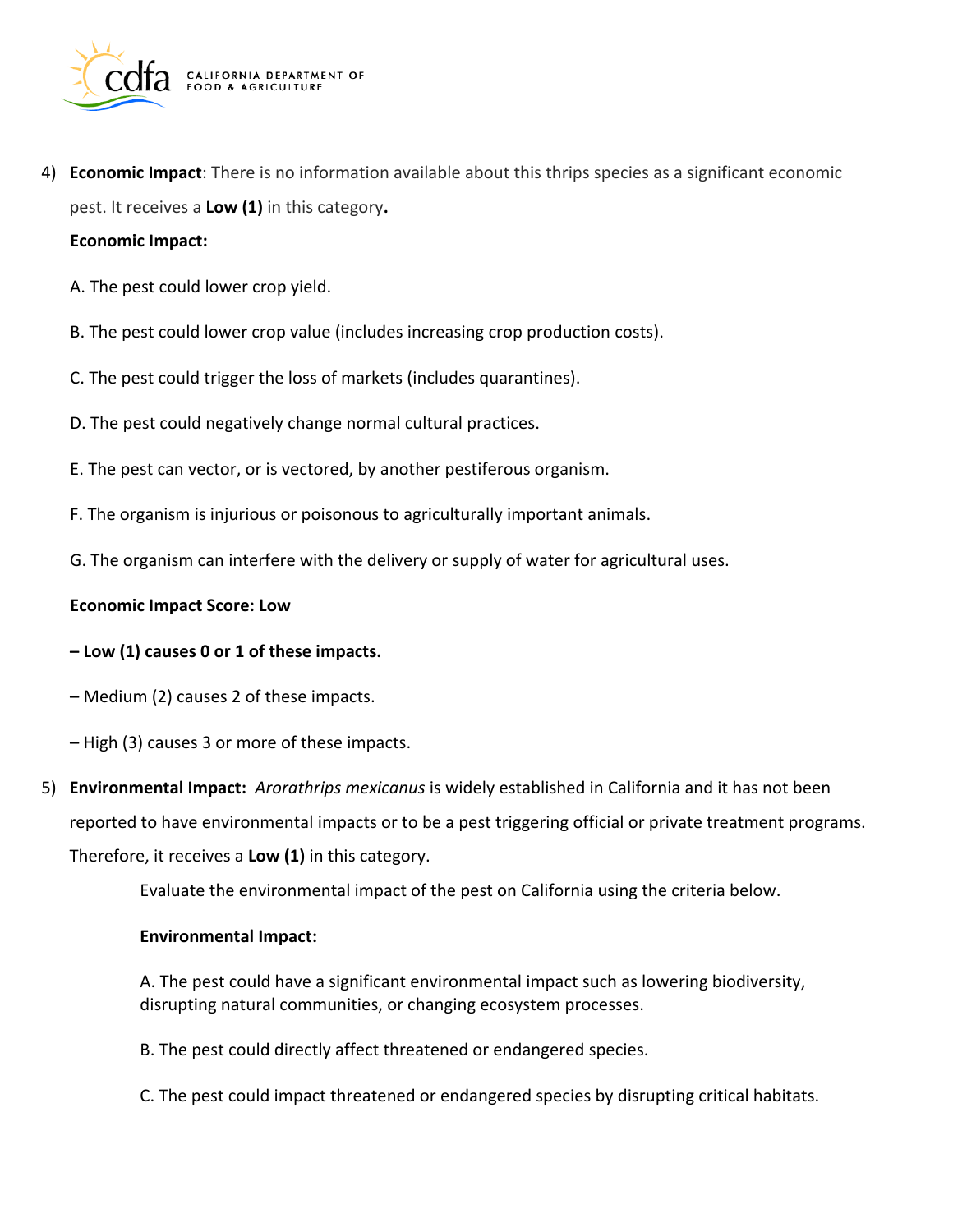

D. The pest could trigger additional official or private treatment programs.

E. The pest significantly impacts cultural practices, home/urban gardening, or ornamental plantings.

#### **Environmental Impact Score: Low (1)**

**– Low (1) causes none of the above to occur.** 

- Medium (2) causes one of the above to occur.
- High (3) causes two or more of the above to occur.

## **Consequences of Introduction to California for** *Arorathrips mexicanus***: Medium (10)**

Add up the total score and include it here.

–Low = 5-8 points

**–Medium = 9-12 points** 

 $-High = 13-15$  points

6) **Post Entry Distribution and Survey Information:** *Arorathrips mexicanus* is widely distributed in

California. It receives a **High (-3)** in this category.

–Not established (0) Pest never detected in California or known only from incursions.

–Low (-1) Pest has a localized distribution in California or is established in one suitable climate/host area (region).

–Medium (-2) Pest is widespread in California but not fully established in the endangered area, or pest established in two contiguous suitable climate/host areas.

**–High (-3) Pest has fully established in the endangered area, or pest is reported in more than two contiguous or non-contiguous suitable climate/host areas.**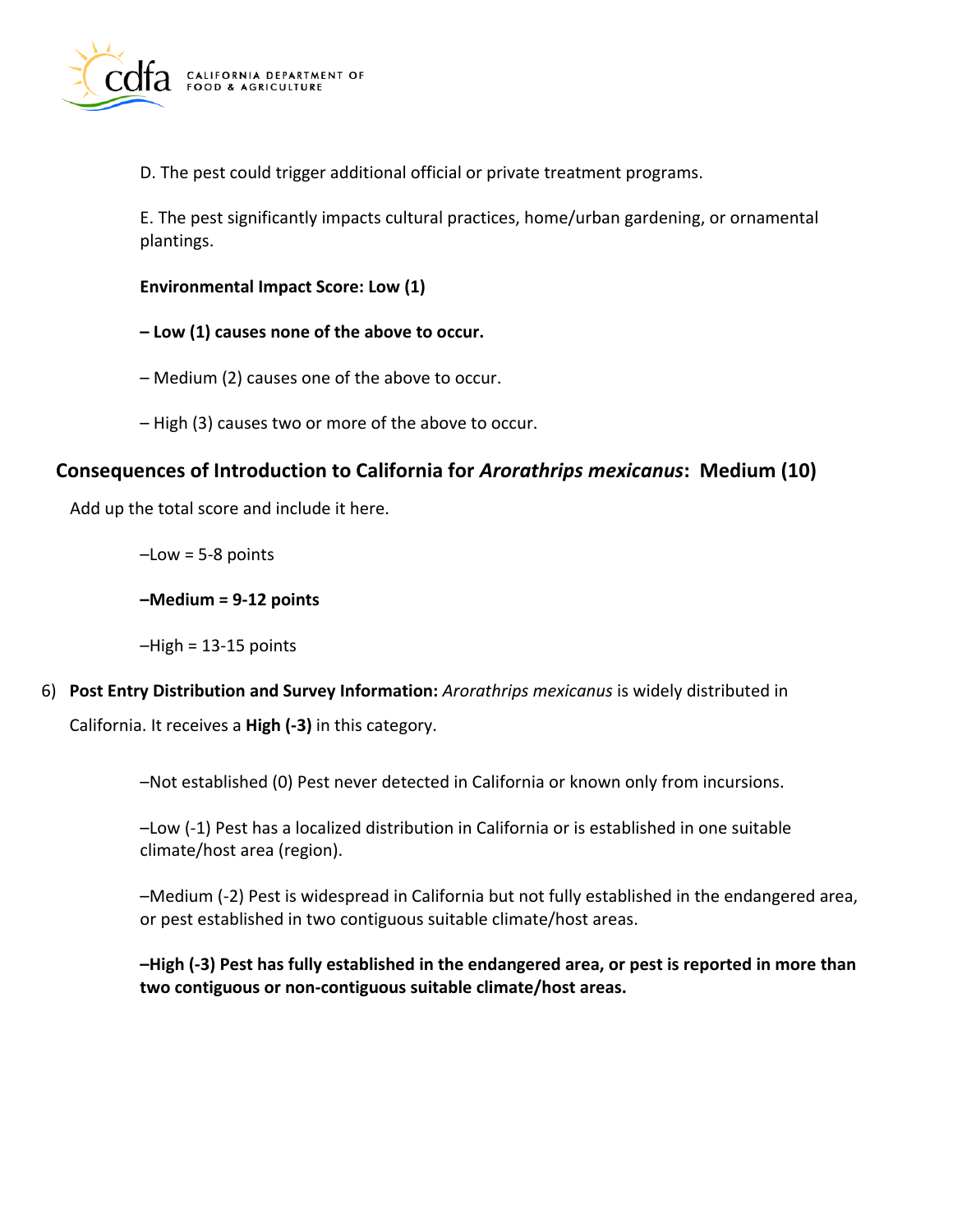

# **Final Score:**

7) The final score is the consequences of introduction score minus the post entry distribution and survey information score: **Low (7)** 

### **Uncertainty:**

There is low uncertainty.

# **Conclusion and Rating Justification:**

*Arorathrips mexicanus* is widespread in California and it is not known to be a significant pest. A "C" rating

is justified.

### **References:**

Bailey, S. F. 1957. The thrips of California. Part I: Suborder Terebrantia. University of California Press, Berkeley and Los Angeles, California.

California Department of Food and Agriculture. Pest and damage record database. Accessed July 28, 2021: <https://pdr.cdfa.ca.gov/PDR/>

Crawford, D. L. 1909. Some Thysanoptera of Mexico and the South, I . Pomona College Journal of Entomology 1:109-119.

Jacott- Guillarmod, C. F. 1971. Catalogue of the Thysanoptera of the world. Part 2. Annals of the Cape Provincial Museum Natural History 7:217-515.

Masumoto M., Oda, Y., and Iwaizumi, R., 2001. Two new records of grass - inhabiting thrips from Japan. Research Bulletin of the Plant Protection Service of Japan 37:47-54.

Mound, LA. and Marullo R., 1996. The thrips of Central and South America: An introduction (Insecta: Thysanoptera). Memoirs on Entomology, International 6:1-488.

Thrips of California. Accessed August 17, 2021: [https://keys.lucidcentral.org/keys/v3/thrips\\_of\\_california/identify-thrips/key/california-thysanoptera](https://keys.lucidcentral.org/keys/v3/thrips_of_california/identify-thrips/key/california-thysanoptera)-2012/Media/Html/browse\_species/Arorathrips\_mexicanus.htm

USDA Phytosanitary Certificate Issuance & Tracking System (PCIT) Phytosanitary Export Database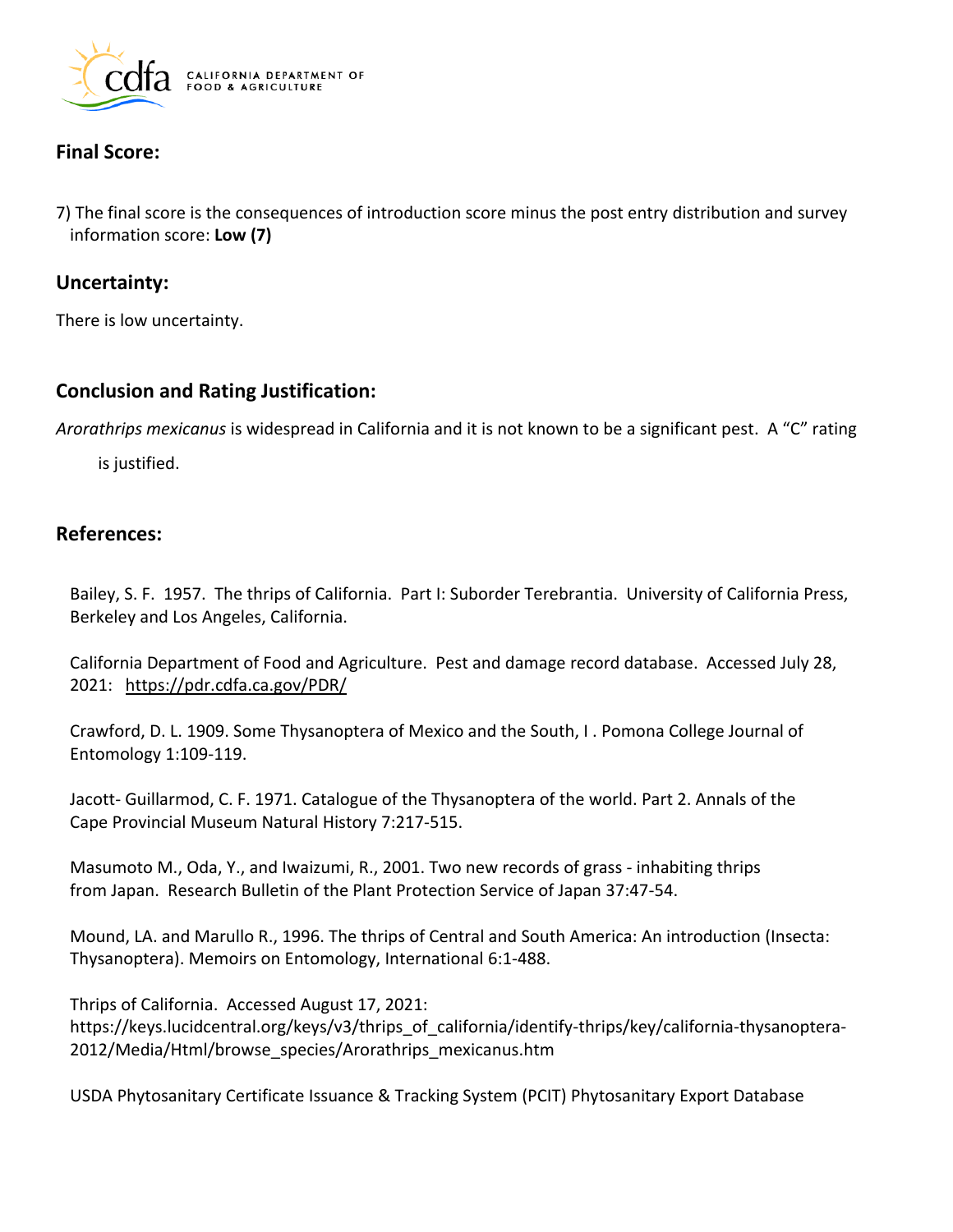

(PExD). Accessed July 28, 2021: https://pcit.aphis.usda.gov/pcit/

### **Authors:**

Kyle Beucke and Javaid Iqbal, California Department of Food and Agriculture; 2800 Gateway Oaks Drive, Suite 200 Sacramento, CA 95833; Tel. (916) 403-6695

### **Responsible Party:**

Kyle Beucke, 2800 Gateway Oaks Drive, Suite #200, Sacramento, CA, 95833, 916-403-6741, [permits\[@\]cdfa.ca.gov](https://permits[@]cdfa.ca.gov) 

## **\*Comment Period: 09/07/2021 – 10/22/2021**

### **\*NOTE:**

You must be registered and logged in to post a comment. If you have registered and have not received the registration confirmation, please contact us at [permits\[@\]cdfa.ca.gov](https://permits[@]cdfa.ca.gov).

# **Comment Format:**

❖ Comments should refer to the appropriate California Pest Rating Proposal Form subsection(s) being commented on, as shown below.

#### **Example Comment:**

Consequences of Introduction: 1. Climate/Host Interaction: [Your comment that relates to "Climate/Host Interaction" here.]

- ❖ Posted comments will not be able to be viewed immediately.
- ❖ Comments may not be posted if they:

Contain inappropriate language which is not germane to the pest rating proposal;

Contains defamatory, false, inaccurate, abusive, obscene, pornographic, sexually oriented, threatening, racially offensive, discriminatory or illegal material;

Violates agency regulations prohibiting sexual harassment or other forms of discrimination;

Violates agency regulations prohibiting workplace violence, including threats.

❖ Comments may be edited prior to posting to ensure they are entirely germane.